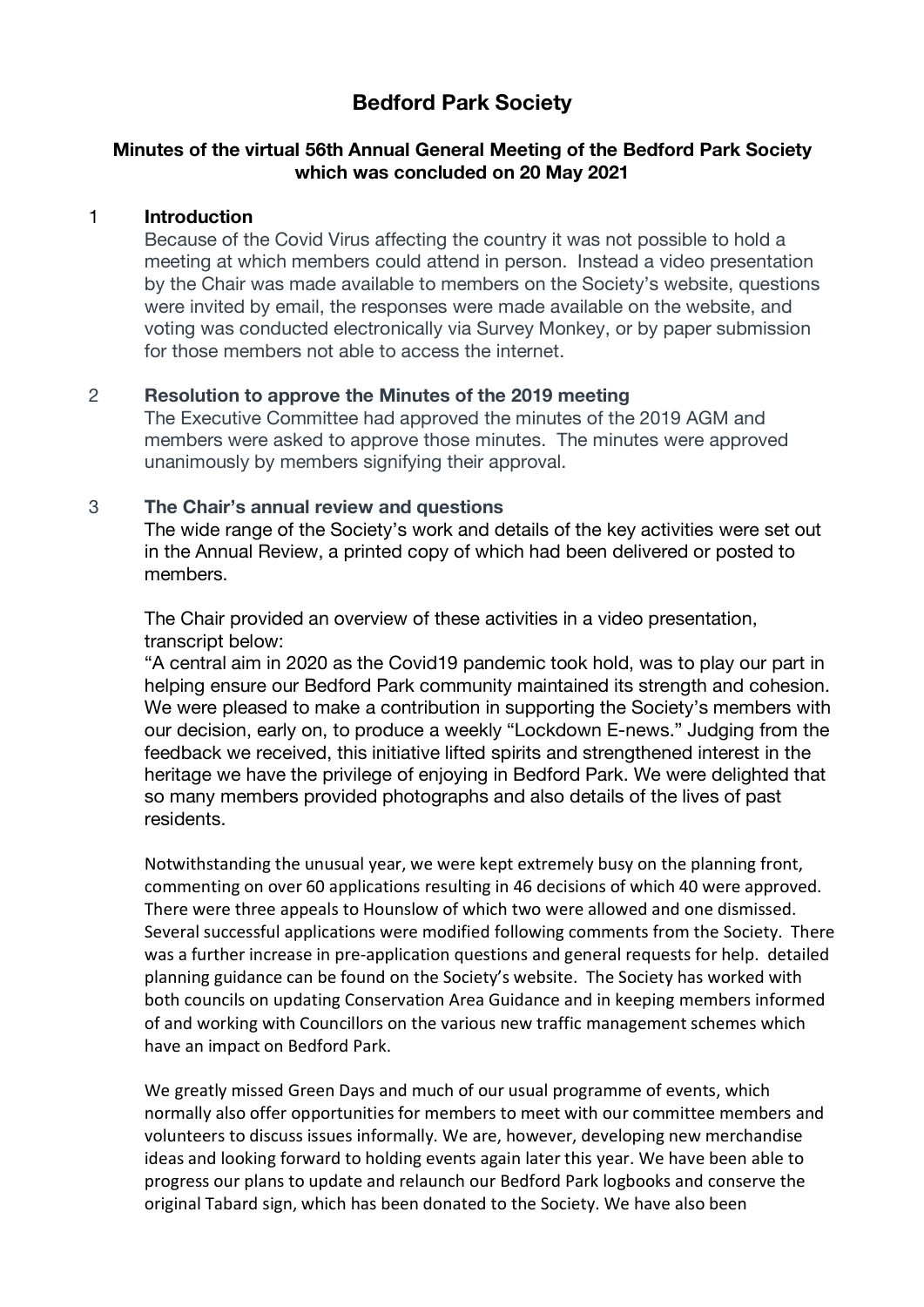investigating an alternative charitable legal status for the Society, which we think will offer a number of advantages. Such a change will require the agreement of members, and we will provide information on any proposal during 2021.

I would like to thank all our many volunteers who have worked so hard and flexibly this year in very unusual circumstances to ensure that the priorities of the Society could be achieved. In particular, our thanks are due to the Planning and Infrastructure teams whose work was made much harder by having to rely on remote meetings. Unfortunately, Covid restrictions meant our Road Representatives were unable to get together as usual to share ideas but we hope to be able to resume these meetings in 2021.

Simon Baddeley has decided to stand down this year after 17 years as our Honorary Treasurer. We are most grateful to Simon for looking after the Society's finances for so many years, as well as being an active member of our Events and Merchandise Committee. We are delighted to welcome Libby Bassett who has kindly volunteered to take on the Hon Treasurer role. We would also like to acknowledge the valuable contribution of Chris Carrington and Justin Morris-Wyatt who stood down from the Infrastructure and Environment Committee.

If you have some spare time and would like to get involved, we are always looking for new volunteers to help us do our work more effectively and bring fresh ideas. We would particularly welcome support with administration, representing views to local councils, helping with our archive material or organising our events. We would be delighted to hear from you if you would like to help either on a regular or occasional basis."

#### 4 **Treasurer's report**

A written report on each year was delivered to all members and the Chair provided a summary of the financial position for the year ended 31 December 2020 in her video presentation.

#### **The accounts for the year ending 31 December 2019**

Subscription income increased this year by £674 reflecting the continued increase in our membership numbers. Net income from events increased by £1,347 this year. Our two lectures proved particularly popular. In addition, having for many years recognised the support of Sir John Betjeman in the founding of the Society by making a contribution to the Parkinson's Society, we have now decided no longer to continue with this practice and instead to use the funds to further the Society's aims.

Proceeds from the sale of goods increased by £1,397 reflecting the popularity of the two new mug designs we launched. Generally, our merchandise is priced to be sold more or less at cost, hence the surplus from the sale of goods did not increase substantially. The surplus for the year on ordinary activities increased the Society's Revenue Reserve by £3,638. We have several heritage projects in the pipeline for which the Society's Revenue Reserve will be available as funding.

The Society maintains a Strategic Reserve in order to be able to deal with any exceptional expenditure which might be needed to protect the architectural heritage and amenities of Bedford Park, for example. This reserve has been maintained at £20,000 for several years. We concluded that we should increase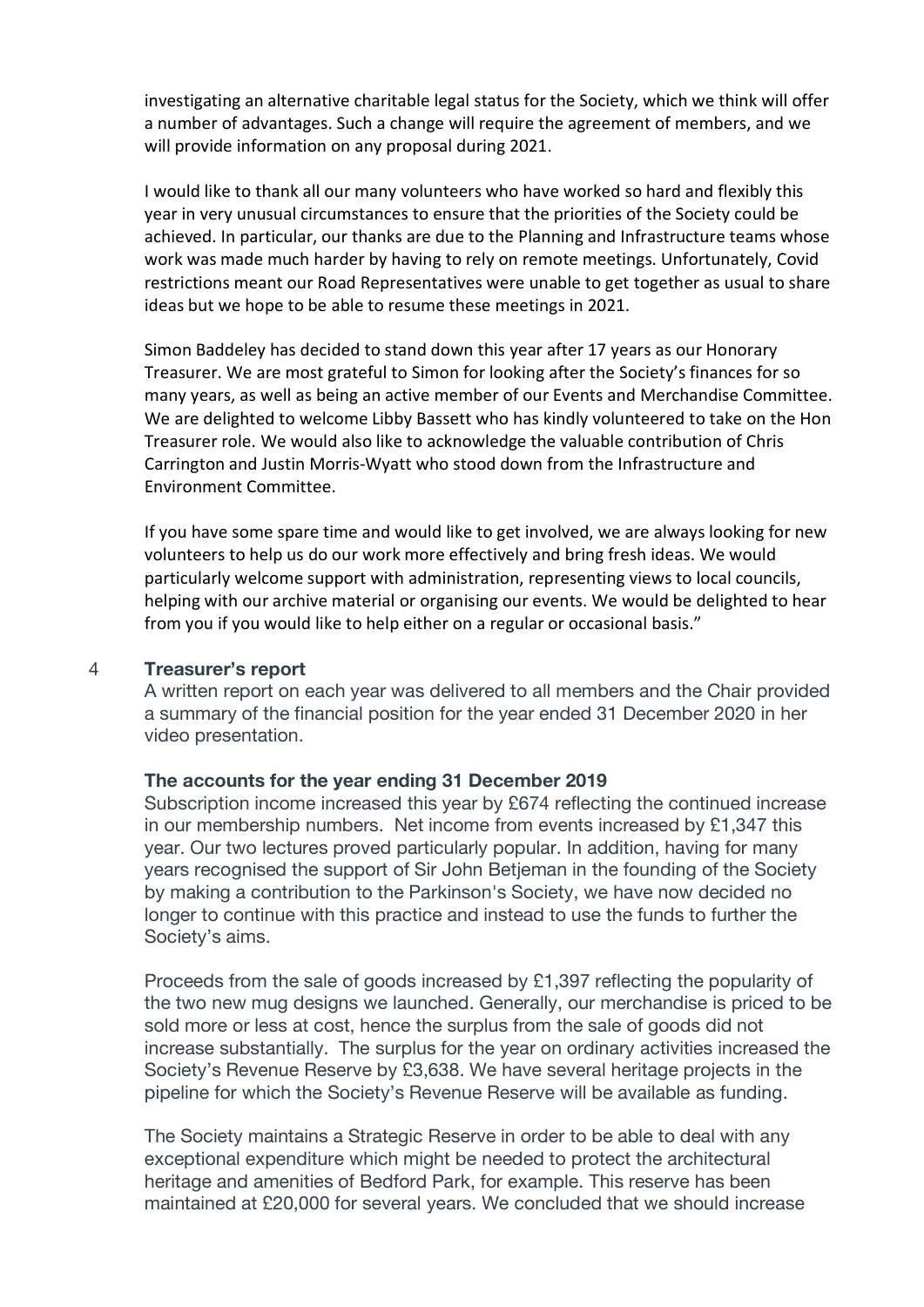this reserve to £25,000 this year by a transfer of £5,000 from the Society's Revenue Reserve to reflect inflation in the fee rates of lawyers and specialist consultants from whom the Society might need to seek advice. We believe this Strategic Reserve is an appropriate level taking account of estimated likely costs, the funds similar organisations have set aside, and the value of the Society's total assets.

The Tom Greeves Bedford Park Society Fund of £14,290 represents accumulated income from the capital held by the Charities Aid Foundation and donated by Eleanor Greeves in memory of her late husband Tom Greeves. The fund is to be used to promote the appreciation and preservation of Bedford Park, and for historical and present day architectural and design matters. Expenditure from the income and capital of the fund is controlled by the successors to Eleanor Greeves, and so the accumulated income is shown on the balance sheet as a Restricted Fund.

#### **The accounts for the year ending 31 December 2020**

Subscription income increased this year by £181 reflecting the increase in the number of household memberships. Net income from events decreased by £1,013 as we were unable to hold most of our events this year due to Covid-19 restrictions. Proceeds from the sale of goods decreased by £1,494 mainly because Green Days could not take place. We did, however, sell some items via our E-news, generating a surplus of £126 on proceeds of £898.

Our revenue for the year decreased by £1,749 as a result of our reduced events programme and fewer opportunities for selling merchandise. However, savings in our costs, through not holding an AGM because of Covid-19 restrictions and other reductions in normal expenditure, resulted in the surplus for the year on ordinary activities increasing the Society's Revenue Reserve by £2,965. We have several heritage projects in the pipeline for which the Society's Revenue Reserve will be available as funding.

The Society maintains a Strategic Reserve in order to be able to deal with any exceptional expenditure, which might be needed to protect the architectural heritage and amenities of Bedford Park, for example legal or consultant costs of contesting a particular scheme. We concluded that we should increase this reserve to £30,000 this year by a transfer of £5,000 from the Society's Revenue Reserve to reflect inflation in the fee rates of lawyers and specialist consultants from whom the Society might need to seek advice. We believe this Strategic Reserve is an appropriate level, taking account of estimated likely costs, the funds similar organisations have set aside, and the value of the Society's total assets.

The Tom Greeves Bedford Park Society Fund of £14,083 represents accumulated income from the capital held by the Charities Aid Foundation and donated by Eleanor Greeves in memory of her late husband Tom Greeves. The fund is to be used to promote the appreciation and preservation of Bedford Park, and for historical and present day architectural and design matters. Expenditure from the income and capital of the fund is controlled by the successors to Eleanor Greeves, and so the accumulated income is shown on the balance sheet as a Restricted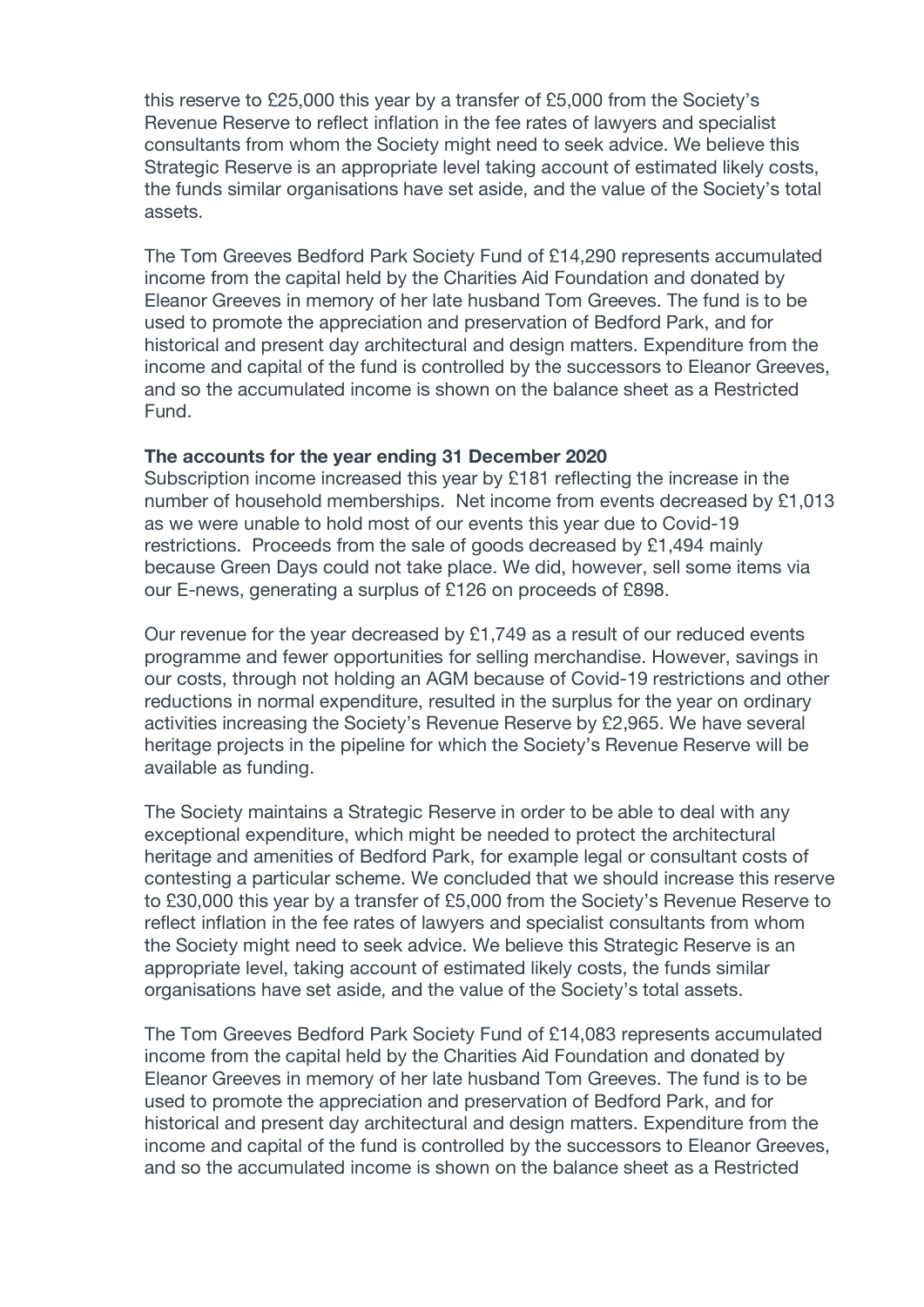Fund. This year £744 of this income was used to cover initial costs related to conserving the original Tabard pub sign, now owned by the Society.

#### **Approval of accounts**

The members approved the accounts of the Society for the year to 31 December 2019 and also the accounts of the Society for the year to 31 December 2020. The accounts had not been verified by the Society's independent examiner who had retired, and had not yet been replaced.

#### 5 **Election of members of the Executive Committee of the Society**

Libby Bassett, Kate Bowes, Helen Jameson and Carol Woolner were unanimously elected to the Executive Committee.

## 6 **Questions and Responses**

## 6.1 **Tree trimming/pruning**

*The trees of Bedford Park are essential for wild birds. Many trees have been recently trimmed/pruned. According to the Royal Society for the Protection of Birds, the recommendation is "Avoid trimming or cutting trees between late February and the end of August as this is the main breeding season for birds in the UK". (See section "Maintenance" under Planting Garden Trees on the RSPB website.)*

*Why has this tree trimming/pruning activity been taking place in spring? What measures have been taken to protect the nests?*

We do agree that pruning trees at this time is not ideal but the programme in both boroughs has been affected by Covid, a change in contractors in Ealing and a general backlog. As a result, additional work has been necessary at this late stage to prevent trees from growing too large, thereby causing problems with excessive shading and damage to houses, pavements and kerbs. Nesting birds are protected by law and both councils have confirmed that trees with birds' nests are left alone. A large plane tree at the top of Abinger Road, where a major programmes and pollarding was recently completed, is an example.

# 6.2 **Tree replanting**

*When a tree is removed, the expectation is that a new tree is to be planted at the same place. However, it is not the case in Marlborough Crescent. What is the plan with tree replanting?*

Both Hounslow and Ealing have a policy to replace a removed tree, and this is something we regularly follow up with both councils. There has been an inevitable delay, more so in the Hounslow side of Bedford Park. In addition, there can be issues about using the same pit when the previous tree was, for example, diseased and when time has to be allowed for old roots to die off. Ealing have told us that they are planning to carry out further planting in the autumn. Do let us know if you have any specific questions about individual trees in your road.

# 6.3 **Energy efficiency**

*With the Government emphasis placed on energy efficiency, do the Society, and the Council, have any views about the installation of heat exchange pumps in listed buildings, to replace our gas-guzzling boilers? We read they can be noisy, which*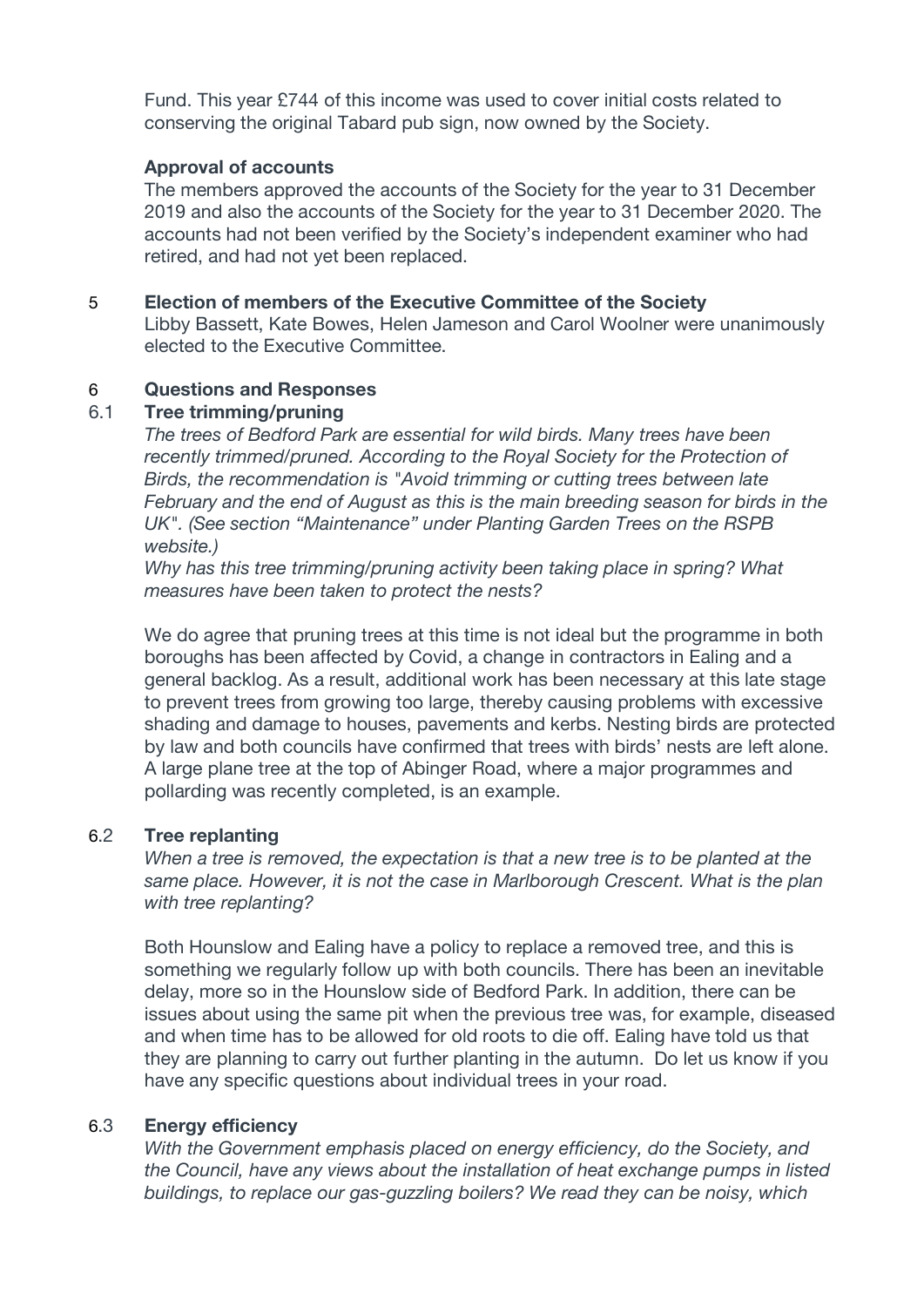*seems to be replacing noise pollution for another, but the Government will be making life increasingly difficult for houses which do not reach certain energy standards and unless we are allowed to install double glazing and solar panels (away from the fronts of houses), there does not seem to be much else we can do to meet required standards.*

The context to this important question is that the significant issues of energy conservation are global ones, and most authorities currently consider that listed buildings comprise such a small proportion of the total building stock that their potential contribution does not warrant any compromise of their historic value. Against this background there is a widely held view that 'green' objectives for historic buildings should be approached 'Fabric First' by minimising requirements for energy, especially in the form of heat, before addressing how energy is supplied or generated.

Unfortunately, the potential for any 'renewables' form of generating energy is very limited in Bedford Park houses:

*solar panels:* the aesthetic impact is largely unacceptable from a Council planning perspective on listed buildings and on the front of houses in the Bedford Park Conservation Area

*ground source heat pumps:* require extensive and expensive excavation, particularly tricky in the context of relatively small Bedford Park gardens *air source heat pumps:* are noisy and can be visually intrusive for neighbours, similar to having an external air conditioning unit attached to a neighbouring wall.

There are, however, a number of ways in which the thermal performance of a Bedford Park house can be upgraded, first by insulation and then by reducing and controlling, but not eliminating, air flow (it is important to be aware of the risks of condensation). We are developing guidance on improving the insulation of Bedford Park houses, and it will be available on our website when ready.

#### 6.4 **Yeats sculpture**

*I can't believe that the Society can ever approve, let alone support, that totally inappropriate "object" in a totally inappropriate setting. I regard The Triangle, War Memorial and restrained information column as a peaceful and caring place, not flashy and jazzy! Is it too late to stop it?*

This application was by its nature highly unusual and outside the normal pattern of applications in the Bedford Park Conservation Area, being for a sculpture in a prominent public space in front of the grade 2\* listed Church. In commenting on the application, the Planning Committee of the Society was mindful of the frameworks established by documents such as the Council Management Plans, and raised a number of questions through the planning application consultation process.

The Committee questioned the proposed location for the sculpture on 'The Triangle' and suggested one possible alternative position which it was felt would be more appropriate in terms of having less impact on the view of the church from the Green and probably enhancing the visibility of the monument itself. However,